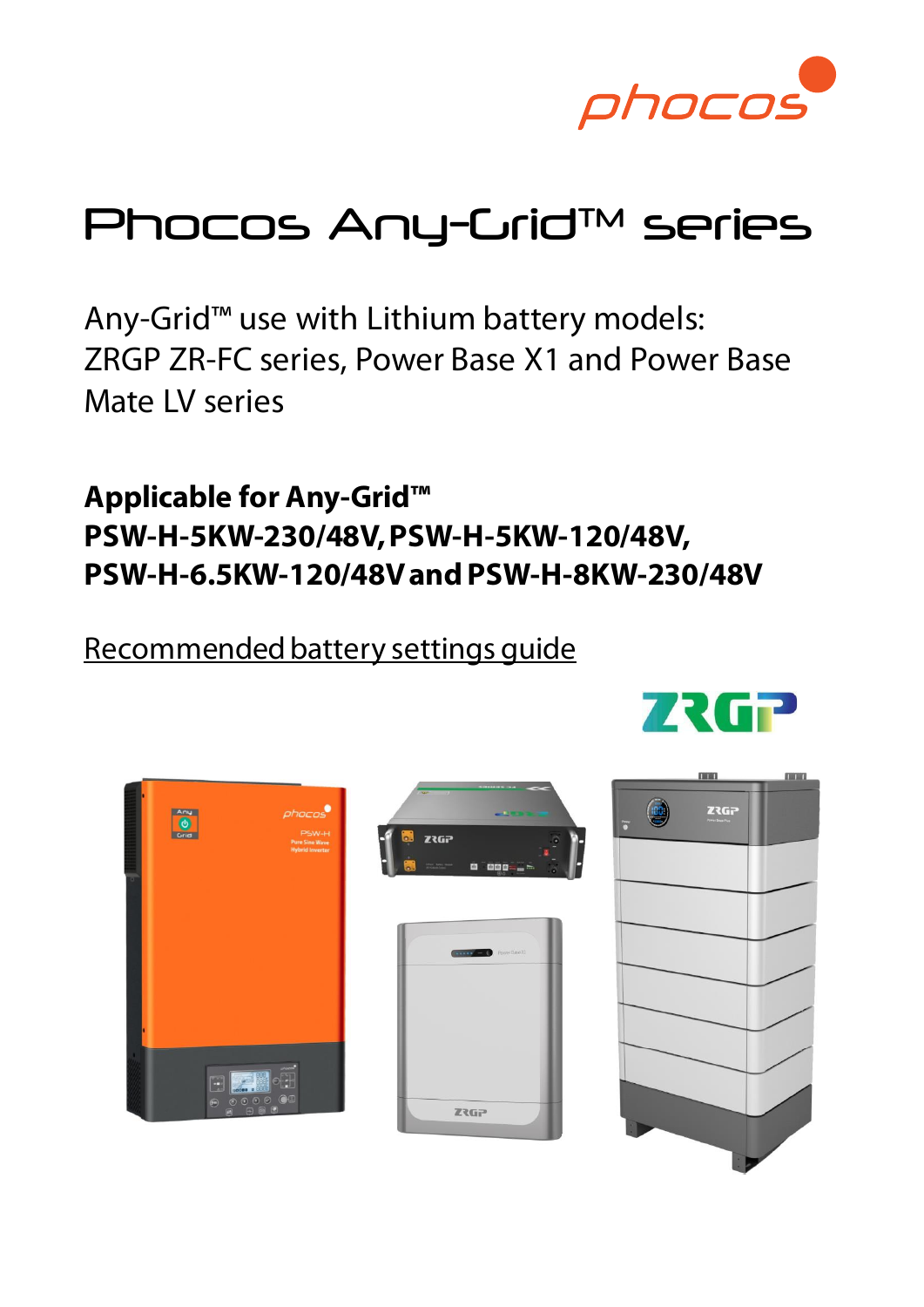## <span id="page-1-0"></span>**1.0 Introduction**

This guide outlines the recommended settings and establishing communication for operation of one or more Any-Grid™ PSW-H-5KW-230/48V, PSW-H-5KW-120/48V, PSW-H-6.5KW-120/48V or PSW-H-8KW-230/48V hybrid inverter chargers with the following ZRGP battery modules, referred to in this guide as "battery modules":

| <b>Battery module series</b> | <b>Battery model name</b> |
|------------------------------|---------------------------|
| <b>ZR-FC</b> series          | ZR-FC24200                |
|                              | ZR-FC4850                 |
|                              | ZR-FC48100                |
| Power Base X1                | X1-48100                  |
| Power Base Mate IV series    | Mate LV 50 Series         |
|                              | Mate LV 100 Series        |

Note that the charge/discharge settings are automatically negotiated with the battery if this guide is used and cannot be changed.

The Any-Grid must be installed according to the Any-Grid "User and Installation Manual" included with every AnyGrid unit and available online a[t www.phocos.com.](http://www.phocos.com/) The battery terminals of the Any-Grid must be connected to the batteries according to the ZRGP battery installation manual at the appropriate step mentioned in the chapter "**5.0 Battery Settings and Communication Cable Installation**" of this manual.

**WARNING: Be sure to read and respect the warnings in the installation manuals of the Any -Grid, the battery modules and any other connected equipment. The installation must be conducted by a trained professional.**

#### **2.0 Requirements**

The following is required to proceed with this guide:

- Any-Grid PSW-H-5KW-230/48V, PSW-H-5KW-120/48V, PSW-H-6.5KW-120/48V or PSW-H-8KW-230/48V **Note: the minimum display unit firmware version U2 must be 06.18 or later, with the corresponding U1 firmware for your Any-Grid PSW-H.**
- Battery communication cable with **only** the following pins connected:



Make sure the cable is correctly oriented between the battery and PSW-H unit when installing below.

**WARNING: Do not use the inverter cable included with your ZRGP batteries. Wiring your own cable according to the pinout above must be done at your own risk. Any damage to the PSW-H or battery due to incorrect wiring, cable orientation or use of an incorrect cable is not covered by any warranty.**

• One of the battery module(s) defined in "**1.0 [Introduction"](#page-1-0)** of this manual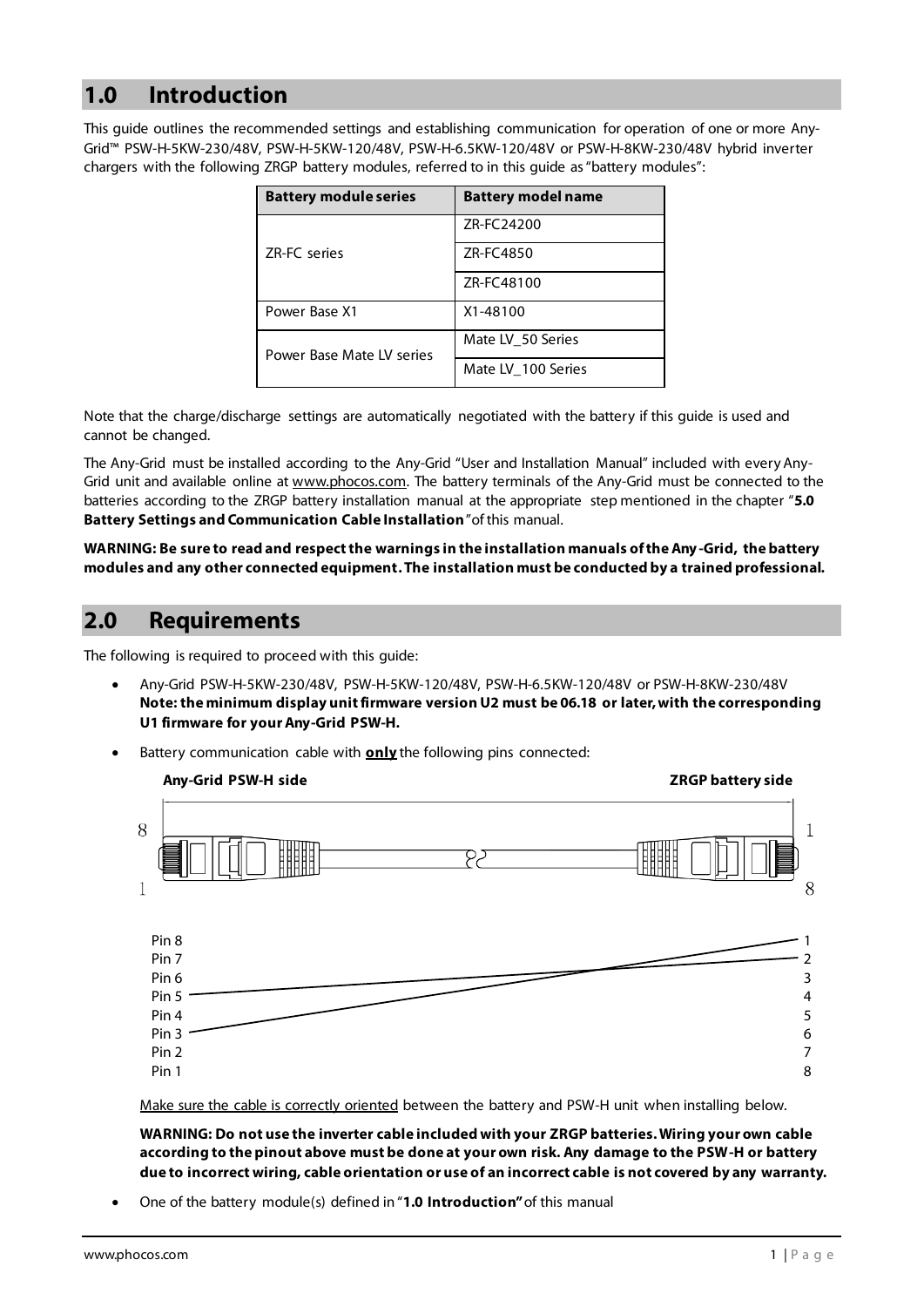

#### **4.0 Battery Sizing**

To maintain the full battery warranty, each battery module should be sized not to exceed 100 Adc continuous current (verify ZRGP manual for details). It is thus recommended to use at least 2 battery modules in parallel to deliver both sufficient continuous current and peak current for a single Any-Grid at full power. When using multiple Any-Grid units, be sure to increase the number of batteries accordingly to sustain the required currents. Using too few batteries per inverter may void your ZRGP battery warranty.

The batteries must be wired in parallel to form a single large battery bank when using multiple Any-Grids, with a nominal voltage of 48.0 ~ 51.2 Vdc, depending on the battery module(s) used. All Any-Grids must be connected to a single battery array.

## **5.0 Battery Settings and Communication Cable Installation**

#### **CAUTION: Before connecting the battery modules to the Any-Grid(s), please follow the installation instructions in this chapter step by step. The battery, AC input source, AC output loads and PV input must remain disconnected until instructed otherwise.**

Any battery-related settings made will be over-written if the communication cable is used. If you wish to manually use settings at your own risk, then do not use the communication cable.

- 1. Make the battery communication cable as described in chapter 2. This cable is designed specifically for connecting the Any-Grid PSW-H to ZRGP batteries.
- 2. Ensure the battery modules are all turned off.
- 3. Set the battery DIP switches as described in the battery manual, depending on the number and arrangement of batteries used.
- 4. Ensure the battery modules are still turned off. Connect the Any-Grid(s) to the battery power (positive and negative) terminals with the correct polarity. **CAUTION: If the correct polarity of the battery is not observed, the Any -Grid and the battery may be damaged, this is not covered by warranty.**

Connect the battery communication cable mentioned in chapter 2 to the master battery's RS-485 port and the other end to the Any-Grid's BMS port. Take care to connect the correct cable ends to the battery and Any-Grid: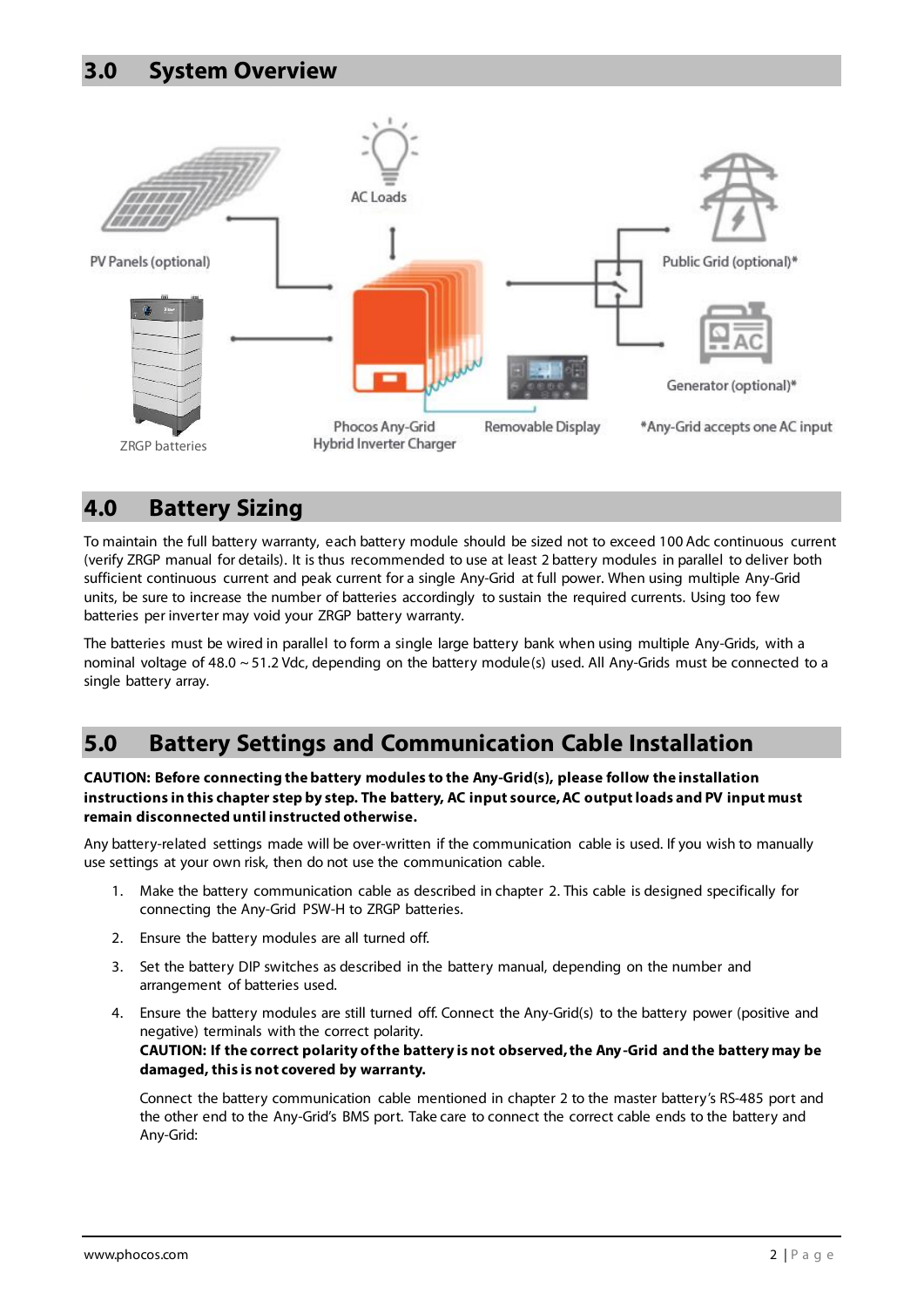

5. Ensure the battery modules are wired as outlined in the ZRGP battery manual. Turn on the batteries with their ON/OFF switch:



6. Ensure the "ON/OFF" load power button of the Any-Grid(s) is in the ON position (depressed), but no loads are connected:



The Any-Grid(s) should now be running, the display(s) on.

7. Apply the following setting on the Any-Grid to which the ZRGP battery bank is connected with the communication cable. This setting refers to the Any-Grid manual, chapter **Operation** → **Device Operation Settings** → **Settings menus**.



LISE

- 8. Once the setting has been applied, exit the settings menu by pressing  $\bigotimes$  to return to the main view.
- 9. Activate the circuit breakers or insert the fuses to energize the various inputs and outputs on the Any-Grid in the following order (skip any that are not connected):
	- a) AC input
	- b) PV input
	- c) AC output
- 10. If you are using more than one Any-Grid, this procedure ensures that the unit to which the ZRGP battery is